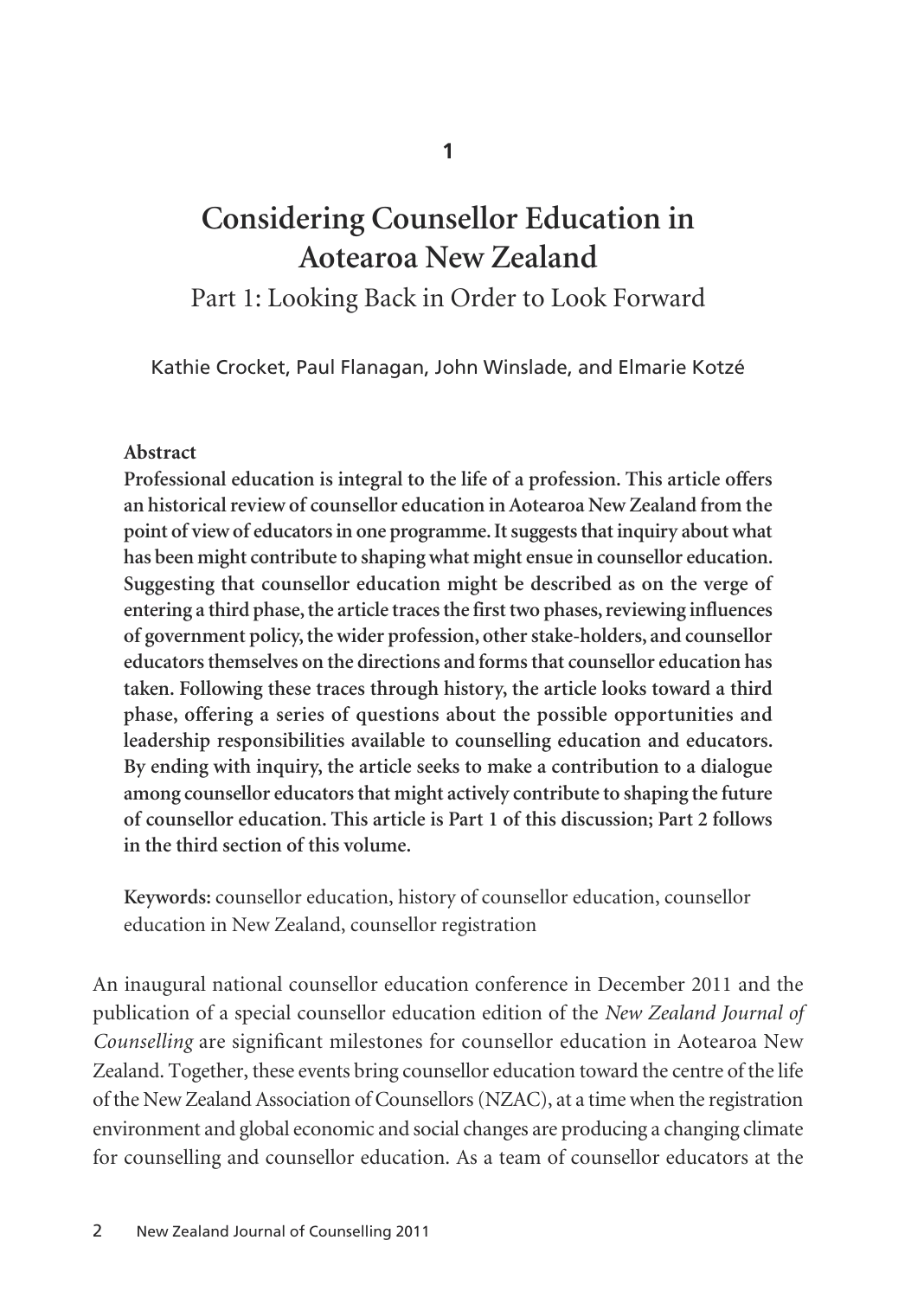University of Waikato, we intend this position paper to be one contribution to a wider dialogue about possible futures for counsellor education.

This article suggests that counsellor education in New Zealand, shaped by and responding to changes within socio-ethno-political culture—local and global—is entering into a third phase of development. In order to consider what counsellor education might look like in this contemporary third phase, the article offers a history of counsellor education in Aotearoa New Zealand. There is value, we suggest, in looking to the past in order to go forward—hoki whakamuri kia anga whakamua.

For the purposes of this position paper, we conceptualise counsellor education in Aotearoa New Zealand as involving three phases, each characterised by different external and internal politics that have offered both opportunities and constraints. This article reviews the first two phases, considers government policies, takes account of the influence of various stakeholders, and documents the forms that counsellor education has taken in response to these shaping influences. It focuses on aspects of cooperation and competition within counsellor education and between counsellor education and the wider field.

The first phase, the article suggests, is characterised by centralisation and relative homogeneity, and the second by growing diversity, changing standards, and the struggle, noted by Miller (2001), for counsellor educators to shape counsellor education among competing stakeholder influences. The article concludes by raising a series of questions, for wider discussion, about possible implications of this history, and responsibilities that counsellor education might take up in response to the conditions of a contemporary third phase. A companion article, Part 2, which appears later in this volume, considers the future of counsellor education in the context of the regulatory debate.

#### **Phase 1: Beginnings**

In its first phase, counsellor education in New Zealand was characterised by two forms of training. Universities were funded by the Department of Education to offer graduate training for school guidance counsellors (mostly) and a small number of vocational guidance counsellors. Small numbers of community-based counsellors, privately funded, also trained in these programmes. At the same time, national social service organisations and local community agencies provided apprenticeship-style training to paid staff and/or volunteers. Counselling in both schools and communities arose in response to concerns about social conditions of the time, and was shaped by close relationships between government departments and those providing the training, as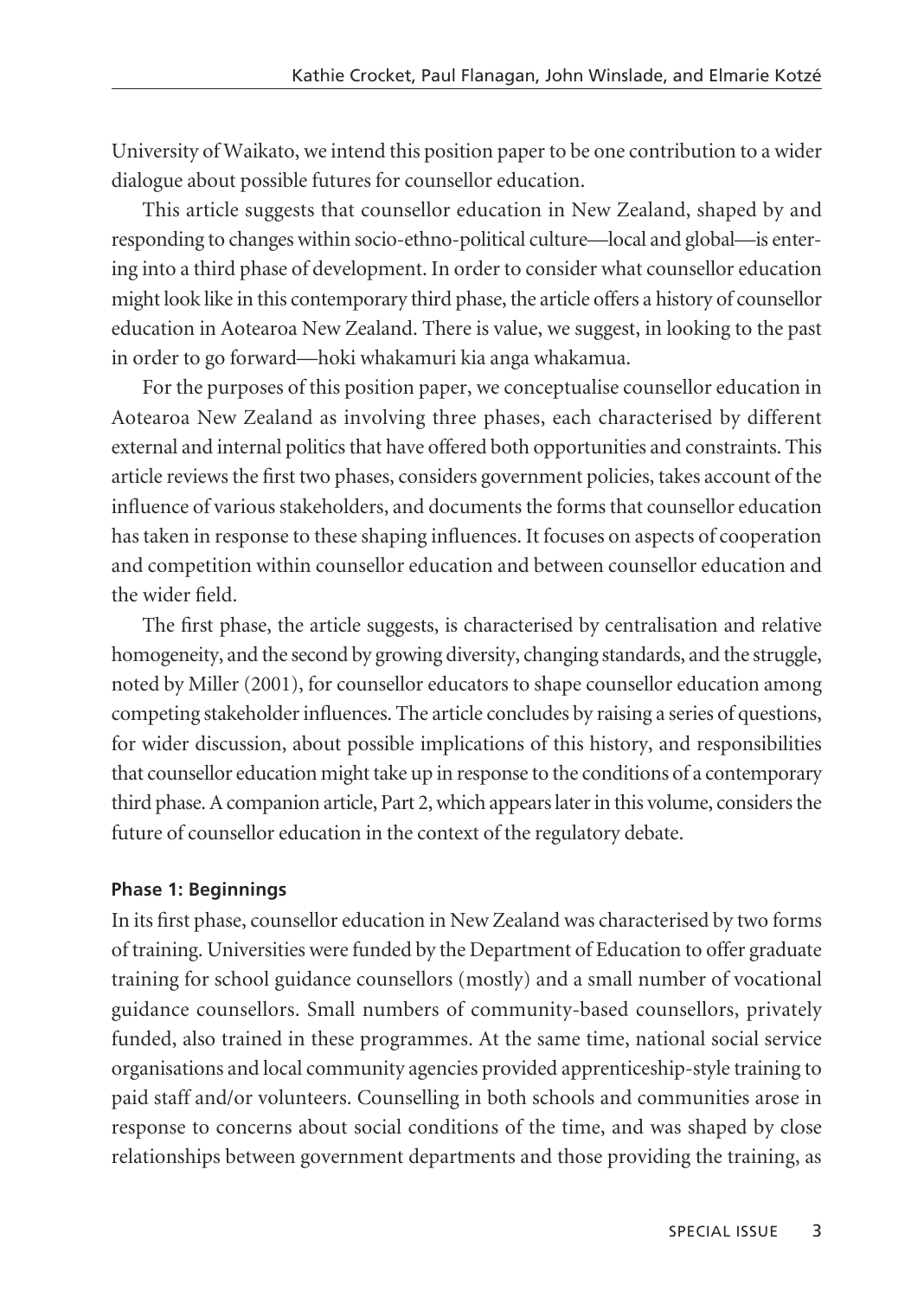we describe below. The following discussion focuses first on counsellor education in universities and, second, on apprentice-style counsellor training.

# *Counsellor training and education in universities*

The Education Amendment No. 2 Act (1964) required the provision of guidance and counselling in schools, and guidance counsellor positions were established in secondary schools in 1966. Those appointed to these positions, and therefore requiring counsellor training, were already professionals with academic or technical qualifications, recruited from the ranks of experienced teachers. While initially the training of school guidance counsellors was provided within the Department of Education, training was soon, in effect, contracted to newly developed programmes within Education faculties/ departments at universities. By the 1980s, there were counsellor training programmes at Otago, Canterbury, Massey, Waikato and Auckland universities. Selection of students for these programmes was carried out by the schools, who appointed guidance counsellors in consultation with Department of Education Inspectors with responsibility for Guidance: Small (1981) objected to "the anomalous position of the university trainers having no voice at all in the selection of their students" (p. 258). At that time, a Department of Education representative was a full member of every appointment committee that appointed a school guidance counsellor, thus directly influencing the selection of students for counsellor training.

The curriculum for these early university programmes largely followed US models emphasising guidance, testing, careers, and programme delivery and evaluation. The syllabi were originally developed on the basis of American school counselling syllabi at a time when the agenda in the US was to identify talent for universities—particularly in maths and science—in the context of the Cold War and the space race with the USSR. However, in New Zealand, guidance counsellors were introduced to schools in response to social needs—concerns about juvenile delinquency and teenage pregnancy being paramount (see Besley, 2002)—thus from the outset producing something of a mismatch between the syllabi and the local context. Initially, the syllabi were relatively homogeneous across university counsellor education programmes due to the close relationship between programmes and the Department of Education, which funded guidance counsellor study. Programmes were originally (postgraduate) diplomas,<sup>1</sup>

<sup>1.</sup> Hermansson (1981) noted that entry criteria included a degree, but "some provision" (p. 266) existed for informal admission of non-graduates.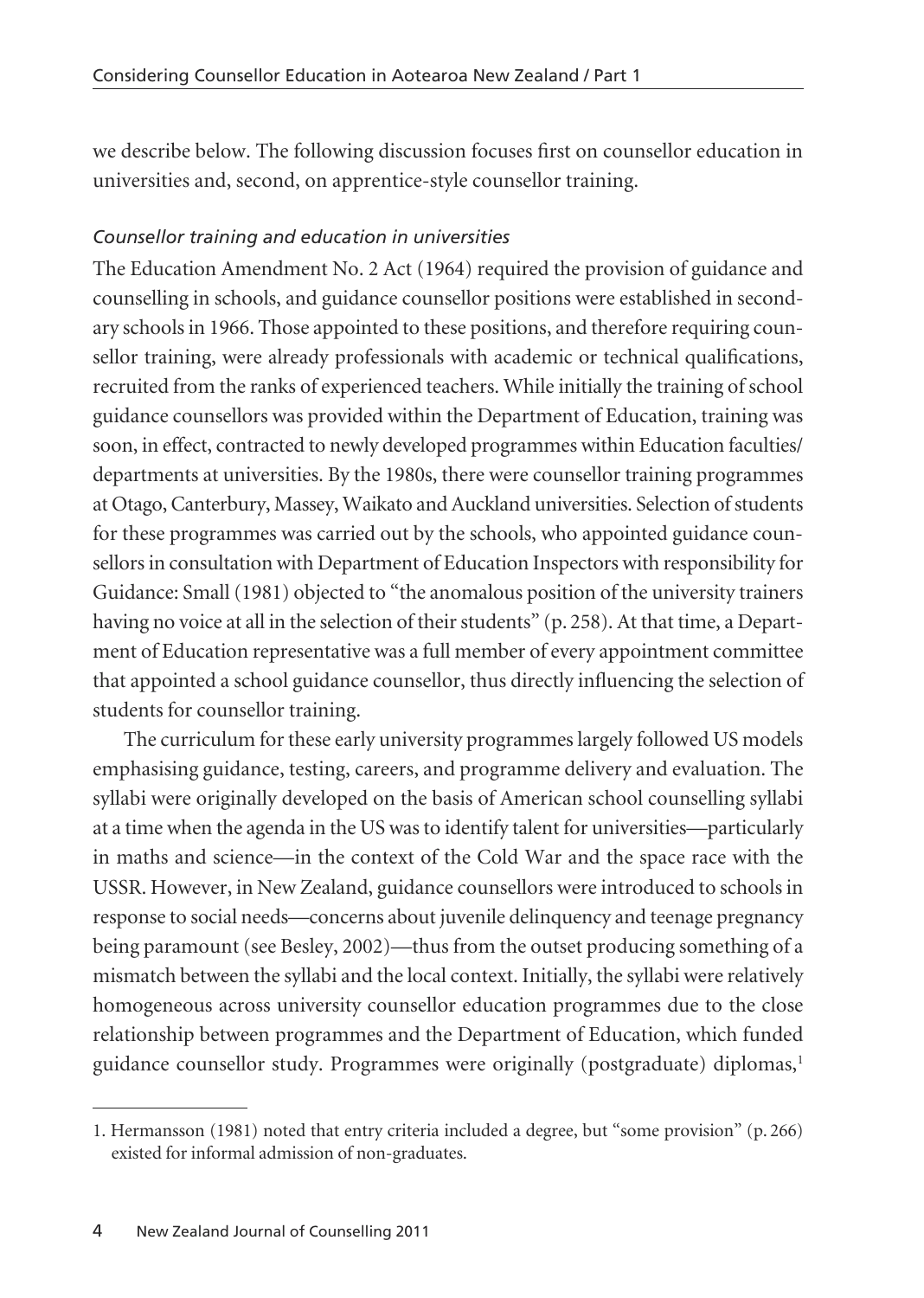for which counsellors undertook a year of academic study followed by a further year of practical work in their schools. The Post Primary Teachers' Association (PPTA) had a significant role in lobbying for a graduate qualification (Webb, 2011). Along with school counsellors, smaller numbers of vocational guidance counsellors also studied within these university programmes, with specialist papers—in career counselling (also offered to school guidance counsellors), vocational guidance and assessment, or consultation—being offered to this group. Vocational guidance counsellor training in universities was funded by the Department of Labour, just as the school guidance counsellor training was funded by the Department of Education. These funding provi sions fitted pre-1980s models, where government departments were highly active in labour market planning.

Brammer (1985) described the status of New Zealand secondary school guidance counselling and counsellor education, noting specifically issues identified by counsellor educators and administrators. Among these were the selection of candidates; alternative models of training (including field-based and extramural, compared with residential full-time programmes); standards and comparability; and accreditation and credentialing. Brammer noted that university counsellor education staff had been "key leaders in the development of school guidance counselling" and suggested that "innovative guidance programmes can meet urgent social and educational demands" (p. 19). Brammer also acknowledged the development of the independence, innovation, and distinctiveness of each programme, rather than duplication within and between courses, "trying to find the best balance between what is unique and what is uniform in university courses" (p. 20).

Over time, change in university programmes included a broadening of both the student community and the curriculum, along with the development of masters programmes, following the University of Canterbury's lead (Miller, 2001). What had previously been seen as *training*—a more limited vocational process of teaching skills—later became professional *education*, acknowledging the wide professional responsibilities of counsellors and signalling a philosophical shift similar to that in other fields, including teacher education. Curriculum development responded both to the changing student group—particularly practitioners already working in community agencies or those seeking to enter the field of counselling—and the changing circumstances of schools and life in New Zealand. For example, in some programmes, family and relationship counselling and/or mediation papers were introduced, and/or research became a requirement.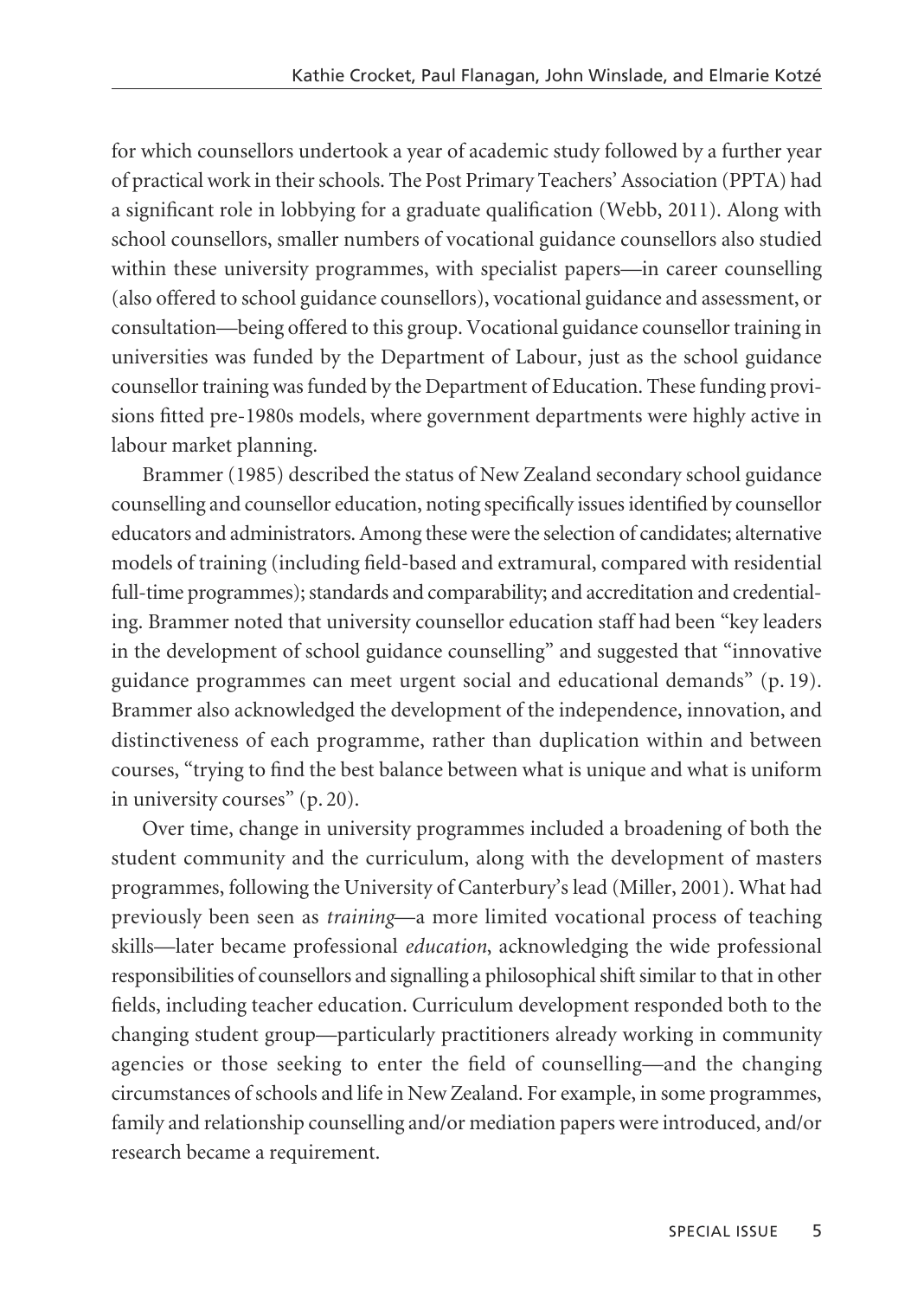The ongoing development of curricula in university programmes, including a growing emphasis on counselling rather than guidance, saw a shift from counselling models imported directly from the US to more local developments of US-derived and locally generated approaches to counselling. For example, Canterbury had offered a New Zealand version of a micro-skills approach (Munro, Manthei, & Small, 1983), and later introduced a solution-oriented approach (Manthei, 1997); Massey adapted Carkhuff's Human Resource Development model into an eclectic model (Hermansson, 1992); and Waikato took up White and Epston's Antipodean narrative therapy (Monk & Drewery, 1994; Monk, Winslade, Crocket, & Epston, 1997; Winslade & Monk, 2007). In the context of the Mäori renaissance, and responding to what was described by Mason Durie (1989)<sup>2</sup> as a move "well overdue" in the profession of counselling, university counsellor education programmes began to give some attention to their responsibilities to educate counsellors beyond the prevailing monoculturalism of Western psychological theory and counselling practice.

Thus, through the first 30 years, characterised here as a first phase, counsellor education in Aotearoa New Zealand universities expanded from its mostly US-derived curricula and Eurocentric counselling model orientations and became more responsive to the local social, cultural, and educational environment. By the end of this first phase, considerable curriculum innovation had occurred in counsellor education in Aotearoa New Zealand universities, particularly through localisation of materials.

# *Counsellor training for Marriage Guidance (MG)*

The second form of counsellor preparation during this first phase might be characterised as an apprentice-style training. Preceding and then parallel to the development of guidance and counselling in schools was the emergence of marriage guidance counselling and education in the post-World War II years. Marriage Guidance's beginnings in New Zealand, as in the UK, emerged in response to the social conditions of the time, including the effects on families following the war. Particular to New Zealand was the moral panic associated with the Mazengarb Report (see Besley, 2002) about what were identified as gaps in the moral development of young people. In order to offer relationship education programmes and counselling for relationship difficulties, MG recruited volunteers from the community to be counsellors and educators, offering them in-house training, both regionally and nationally, after rigorous selection

<sup>2.</sup> In 1985 Mason Durie gave a seminal address to the New Zealand Counselling and Guidance Association conference in Palmerston North, New Zealand, on which this later article was based.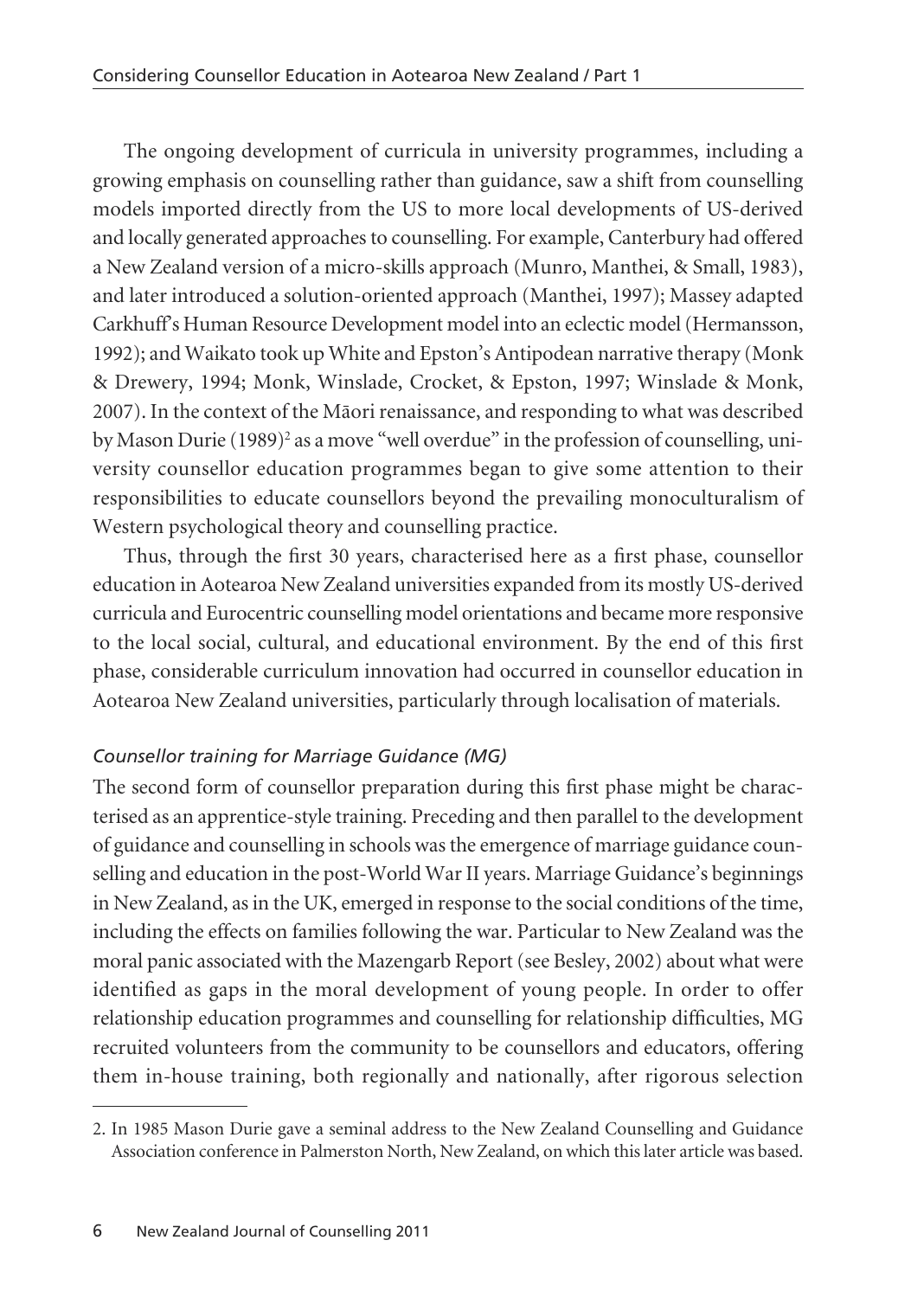processes. Through these years the Department of Justice provided funding for and had oversight of selection and training processes (see Daly, 1990; Penny, Epston, & Agee, 2008).

As a national organisation, MG was positioned to provide and deliver a counselling service in response to the legislation on marriage and relationships (the Domestic Proceedings Act 1970 and the Matrimonial Proceedings Act 1968), in addition to having "influence in the drafting of marriage legislation" (Daly, 1990, p. 31). According to Daly, MG gained a reputation for robustness in the training and supervision of its volunteer counsellors, who were assessed and accredited following "140 hours service and two years of training" (p. 52). At first, supervision was provided only by psychiatrists. New counsellors became apprentices to more senior counsellors. Initially Rogerian client-centred counselling was taught, and over time training extended to couple and family counselling, including attention to specific gender concerns (Daly, 1990). There appears to have been some growing sense of class and culture as considerations in counselling. The voluntary nature of MG changed in 1985 when payment for counsellors was introduced, and in 1986 the Department of Justice handed responsibility for selection and training to MG. This devolution is similar to that which occurred in Education, and across the social services sector, as the winds of political change swept through New Zealand, and counsellor training entered a new phase.

#### *Other social service agencies*

Other social service agencies, many of them sponsored by churches, employed social service workers, including counsellors and family therapists. Through the 1970s and 1980s, training and education were generally in-house: often, those recruited were not expected to come with professional counselling or related qualifications. For example, at times clergy moved into social service roles, with in-service training in therapeutic practice complementing their theological training and pastoral ministry experience, or people moved from voluntary to paid roles once they had practice experience. In agencies where family therapy was practised, the team setting of family therapy, including the use of one-way mirrors, provided on the job training, mentoring and supervision.

Lifeline and Youthline also offered training for volunteers, originally for telephone counselling. Based on an Australian model, and beginning in Christchurch in 1964 and then in Auckland in 1966, Lifeline was established by the churches, and later became community-based. The Christchurch group adopted Australian training, standards,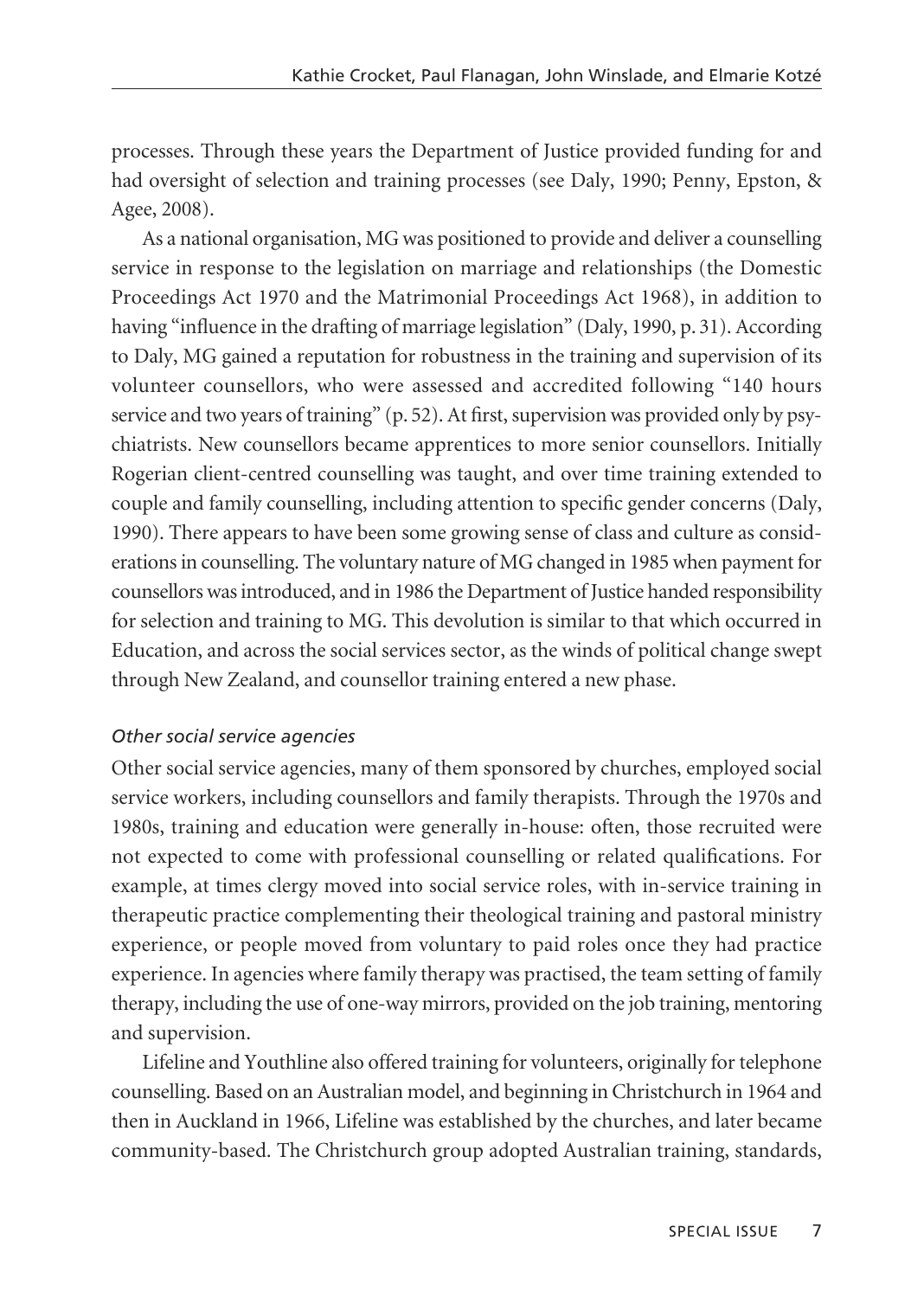and administrative systems (see http://www.lifeline.co.nz/our-organisation.html). Youthline eventually developed out of the Lifeline model, and was first established in Auckland in 1970 for callers typically between the ages of 13 and 21. Selection and train ing of volunteers was done in small groups by Lifeline leaders (Locke, 1981), methods that continue in these agencies today.

# **Phase 2: Deregulation and the free market**

The political, economic and social changes of late 20th-century Aotearoa New Zealand significantly reshaped counselling and counsellor education. At a time when a deregulated economy made life more difficult for significant numbers of New Zealanders, the decentralisation of the delivery of social services led to the growth of local social service agencies employing counsellors, as well as to increased opportunities for private practice supported by third party funding.<sup>3</sup> Decentralisation in education, including the separation of policy and delivery that followed from the Education Act 1989, loosened the ties between the (now) Ministry of Education and counsellor education programmes in universities. Schools now had the right to appoint counsellors without the involvement of a government department, and funding went to individual counsellors to manage their counsellor education. Decentralisation also saw accountability processes in tertiary education increase both the internal and external accountabilities of counsellor education programmes themselves: the days of programme leaders holding unaudited cheque accounts, for example, were over.

Deregulation of education led to significant growth in the number of counsellor education programmes, and new undergraduate programmes gave access to counsellor education to a wider range of people. From the relative homogeneity of the early university postgraduate programmes, counsellor education was offered by a much wider range of educational institutions, including private training organisations. We describe these developments further below.

# *Undergraduate counsellor training in polytechnics and private training establishments*

While university counsellor education programmes had emerged contemporaneously and for similar reasons, the later emergence of programmes in polytechnics and

<sup>3.</sup> Miller (2004) notes the range of "government-supported funding arrangements" (p. 286) then available to fund counselling in New Zealand: Family Court; ACC; Children, Young Persons and their Families Service; and the Department of Social Welfare.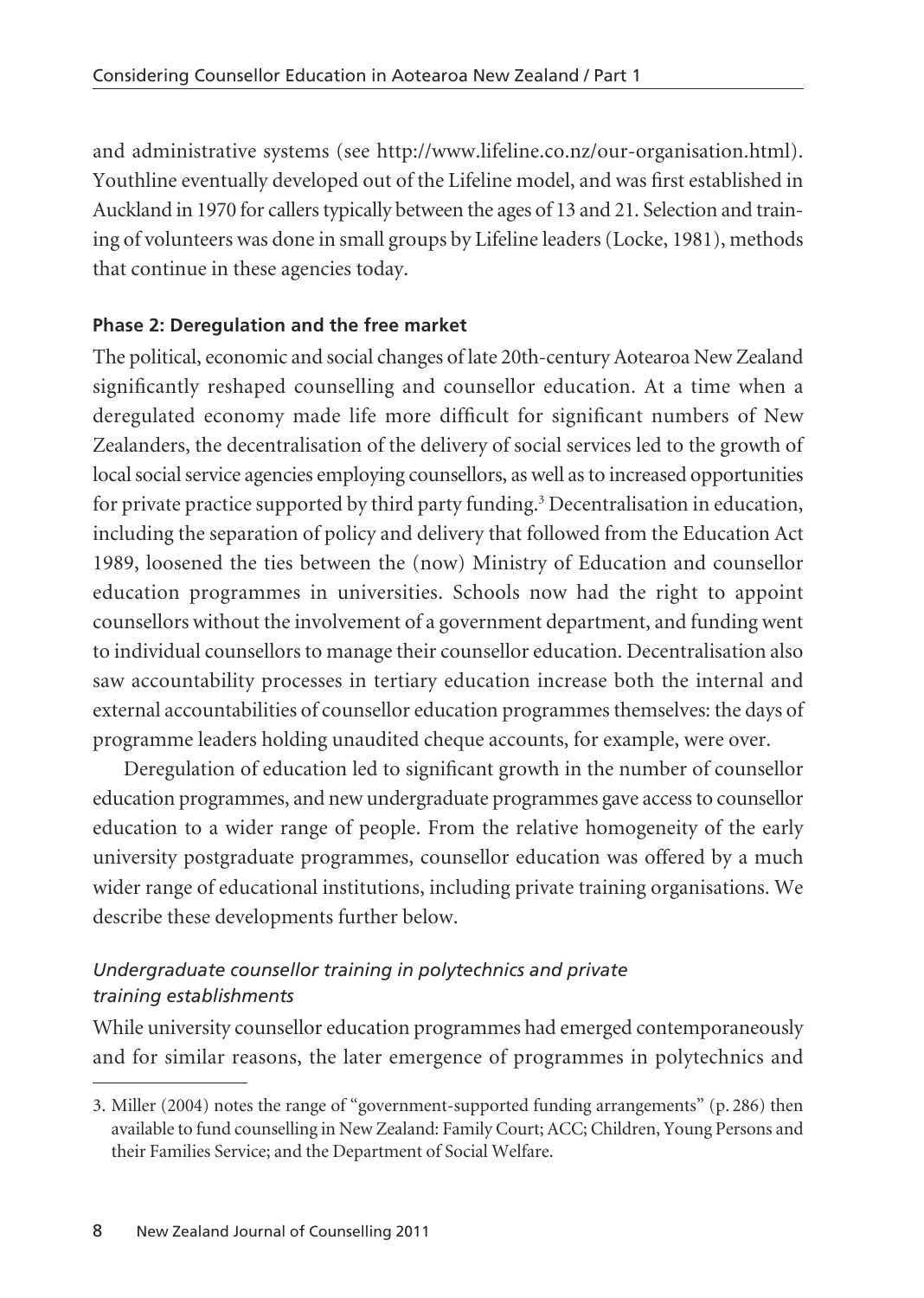private training establishments (PTEs) in this second phase was much more varied. By the late 1980s, there was considerable demand for undergraduate training for those working in community agencies (Hermansson, 1990). In part, this demand represented a move from apprentice-style training to formal professional education.

Centralised labour market planning was no more, and the reforms that extended the free market to education provided an environment within which many new counsellor training and education programmes were set up. For example, one polytechnic that had previously run a Certificate in Social Services initiated a counsellingspecific certificate in Mäori counselling, in direct response to a request from the Mäori community. The Mäori counselling qualification came before a mainstream qualification at that institution. Hermansson (1990) had noted a need to appoint Mäori to positions as trainers; it is not clear to what extent new programmes took up this opportunity. Another polytechnic, in response to opportunities provided by free market regimes in education, planted an undergraduate counsellor education programme in a number of regional cities and towns. For whatever reason, perhaps because of the academic and professional resources involved in counsellor education, many entrepreneurial developments did not endure.

The emergence of counsellor education in polytechnics and PTEs early in phase 2 occurred on the competitive terms of the free market economy, when education institutions were rewarded fiscally for the numbers of students enrolled: educational institutions competed for students; at times it was difficult for professional programmes to resist administrative priorities for high student numbers rather than selection and assessment for potential professional competence; and, as Webb (2000) noted, it became increasingly difficult for some programmes to access placements due to market saturation.

While university counsellor education programmes were housed in departments or faculties of education, the new programmes in polytechnics were often situated alongside other forms of social service practice, such as social work, health, or community work. Counsellor education students were educated in the same classes as other social service practitioners for a range of papers, perhaps offering opportunity for greater cross-disciplinary understanding. One might speculate whether shared professional education provides opportunity for counselling to be broadened—a development that Bemak and Hanna (1998) argued as critical to meeting the mental health needs of 21stcentury clients—or whether professional distinctions become more clearly delineated. This question might be of particular interest since, towards the end of this phase,

SPECIAL ISSUE 9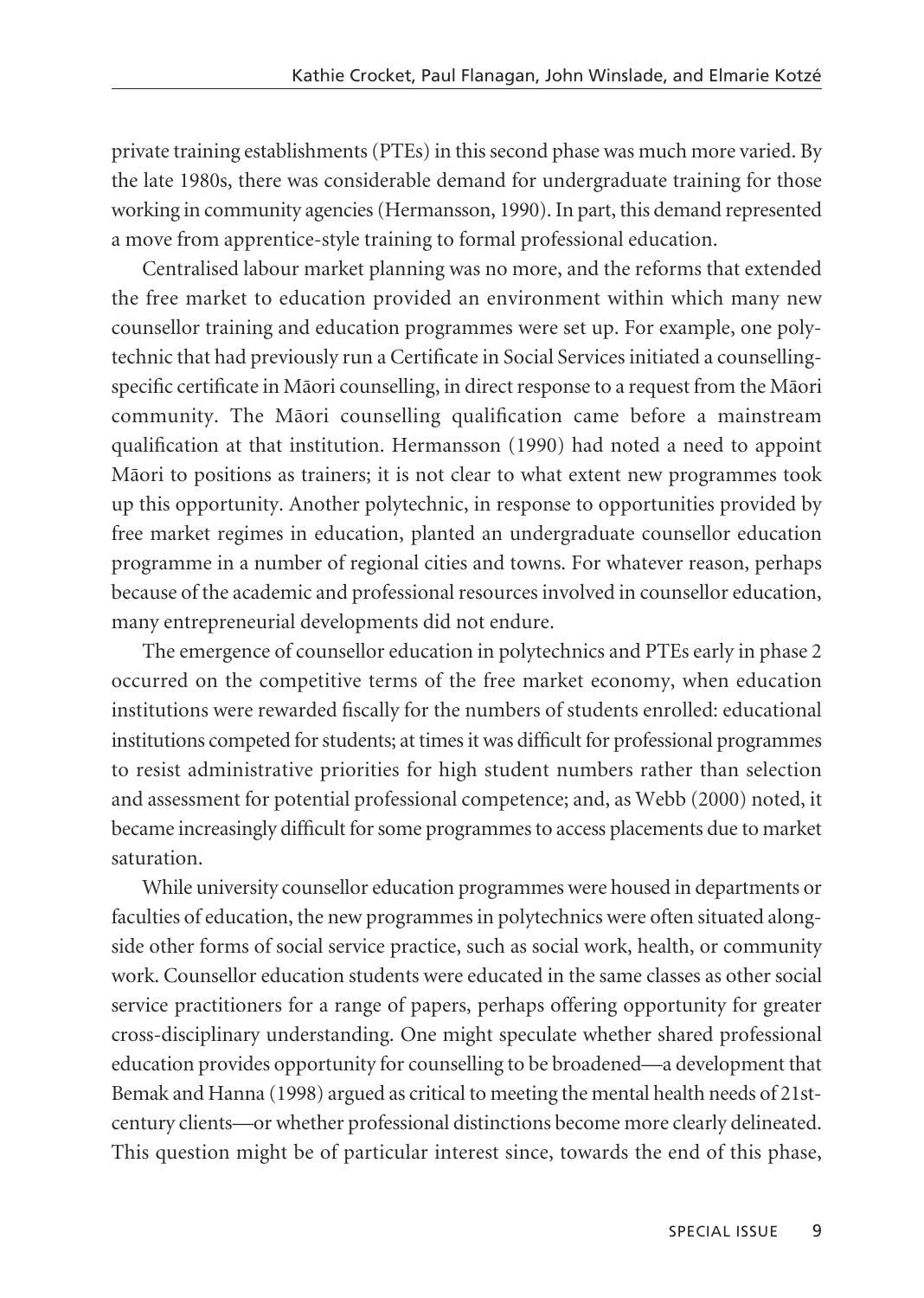professional registration was constructing scopes of—and thus limits of and distinctions among—various forms of social service and health practice.

From the original five counsellor education programmes in universities, by the end of phase 2 counsellor training and education programmes had become available in about 20 institutions, including universities, polytechnics, and PTEs. Undergraduate programmes in polytechnics and PTEs have introduced new dimensions to counsellor education and training. They have brought people who may not have had the professional, academic, or volunteer backgrounds required for entry into university programmes into professional education. These programmes tended to replace or develop alongside the apprentice-style preparation offered in the ongoing in-service peer training groups that had been available within social service agencies. Now, formal professional counselling qualifications were much more widely available, and social service agencies moved to employing those with such qualifications, in preference to providing in-house apprenticeship-style preparation of counsellors.

With the emergence of a wider range of levels and styles of professional preparation, the question of equivalence between qualifications began to emerge in the profession: what status did one-year undergraduate certificates have, for example, or how many hours of counselling practice should be included in a qualification that would give access to professional membership? How would NZAC as the professional association judge the qualifications of those seeking membership? Miller (2004) noted that in the absence of a nationally accredited curriculum in counsellor education, the Accident Compensation Corporation (ACC) as a third-party funder of counselling established a set of training criteria that have influenced counsellor education programmes, perhaps without the critical input that might be expected from counselling academics.

At the same time, the status of counsellors who had not completed formal quali fications but who had extensive professional experience became less clear, as formal qualifications became the benchmark for professional status. In the early years of the 21st century, Relationship Services (formerly Marriage Guidance), for example, having changed from in-house training to employing counsellors with qualifications, sought to offer the opportunity for formal professional study to long-serving employees who did not have recognised qualifications. Responding to a request from Relationship Services, the University of Waikato introduced a specialist Post Graduate Certificate in Family and Relationship Counselling, which could offer entry to experienced practitioners without completed undergraduate degrees who would not ordinarily be eligible for postgraduate study. In a different response to the same dilemma, many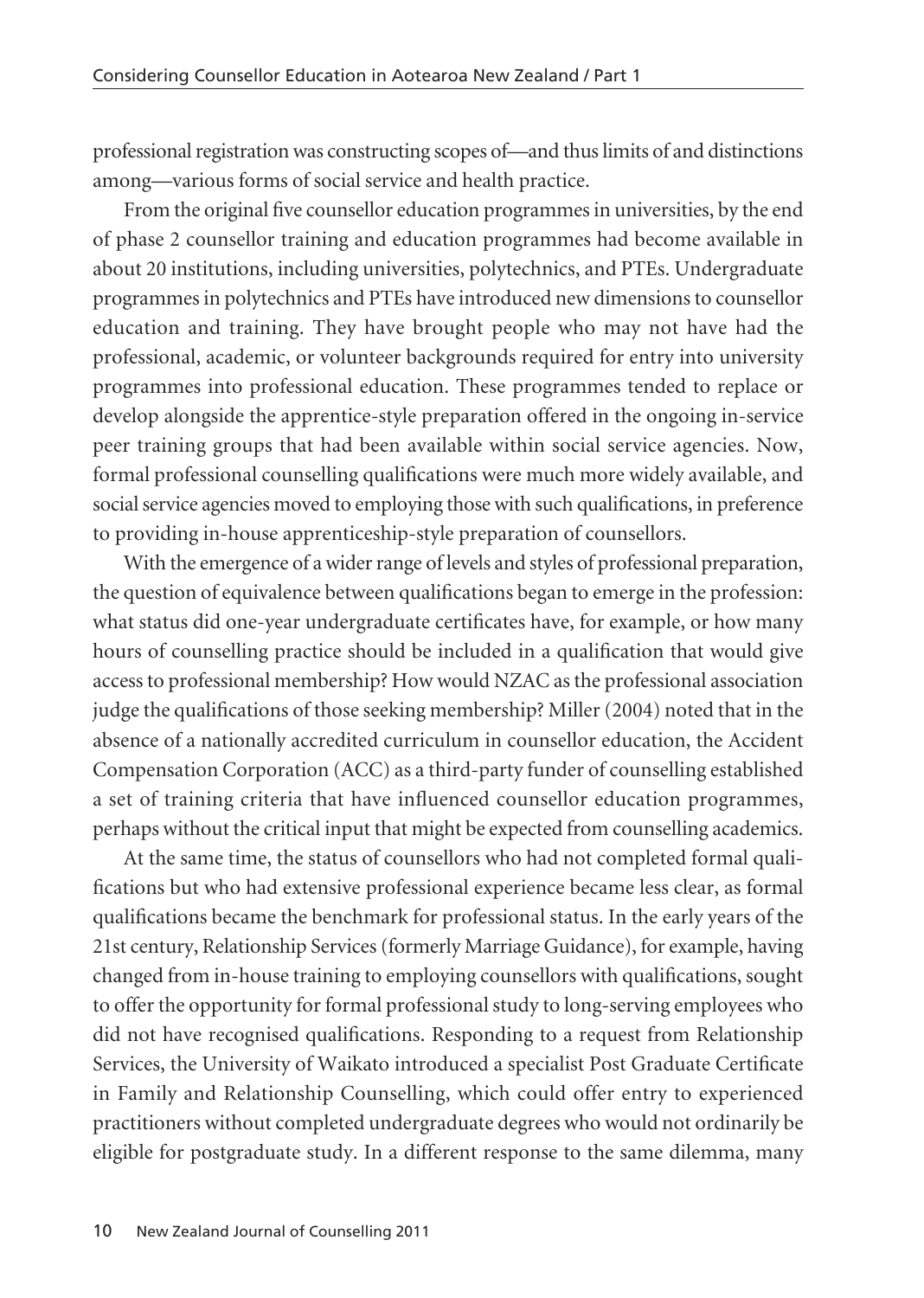undergraduate programmes now offer systems of Recognition of Prior Learning that give academic credit for prior professional experience.

With burgeoning numbers of formal counsellor education programmes and the changed education policy environment of phase 2, systems of programme accreditation became more diverse. Universities continued to be responsible to a single central body—the Committee on University Academic Programmes (CUAP), a committee of the Vice-Chancellors' Committee—by whom new programmes and papers, and indeed any significant innovations, are approved through a process involving open peer review. Over time, polytechnic and PTE programmes have had varying processes for programme approval. Contemporary approval processes, while comprehensive, do not involve open peer review. At one time, a national Diploma in Counselling was offered through Te Kaiäwhina te Ahumahi (TKA), the social services industry training organisation, and taught by TKA-accredited providers using a unit standards format. Providers of undergraduate counselling programmes could offer all, some, or none of the unit standards. At the same time, some providers offered their own local diplomas and certificates, approved by the New Zealand Qualifications Authority (NZQA)<sup>4</sup> or delegated bodies.

At the end of this second phase of the development of counsellor education in Aotearoa, many polytechnics now offer an undergraduate degree, in some cases through collaboration with other polytechnics. This collaboration perhaps provides some curriculum consistency across cooperating institutions. The year 2003 saw the first graduates from a Mäori counselling degree, Waikato Institute of Technology's Bachelor in Social Services with an endorsement in Te Whiuwhiu o te Hau Mäori Counselling (Moeke-Pickering, 2010). A recent development has been for polytechnics to move into postgraduate professional education in counselling, perhaps signalling further diversification as counsellor education enters a third phase. Approved through

- NZQA is responsible for
- managing the New Zealand Qualifications Framework
- administering the secondary school assessment system
- independent quality assurance of non-university education providers
- qualifications recognition and standard-setting for some specified unit standards. (NZQA, n.d.)

<sup>4.</sup> From the NZQA website:

NZQA's role in the education sector is to ensure that New Zealand qualifications are regarded as credible and robust, nationally and internationally, in order to help learners succeed in their chosen endeavours and to contribute to New Zealand society.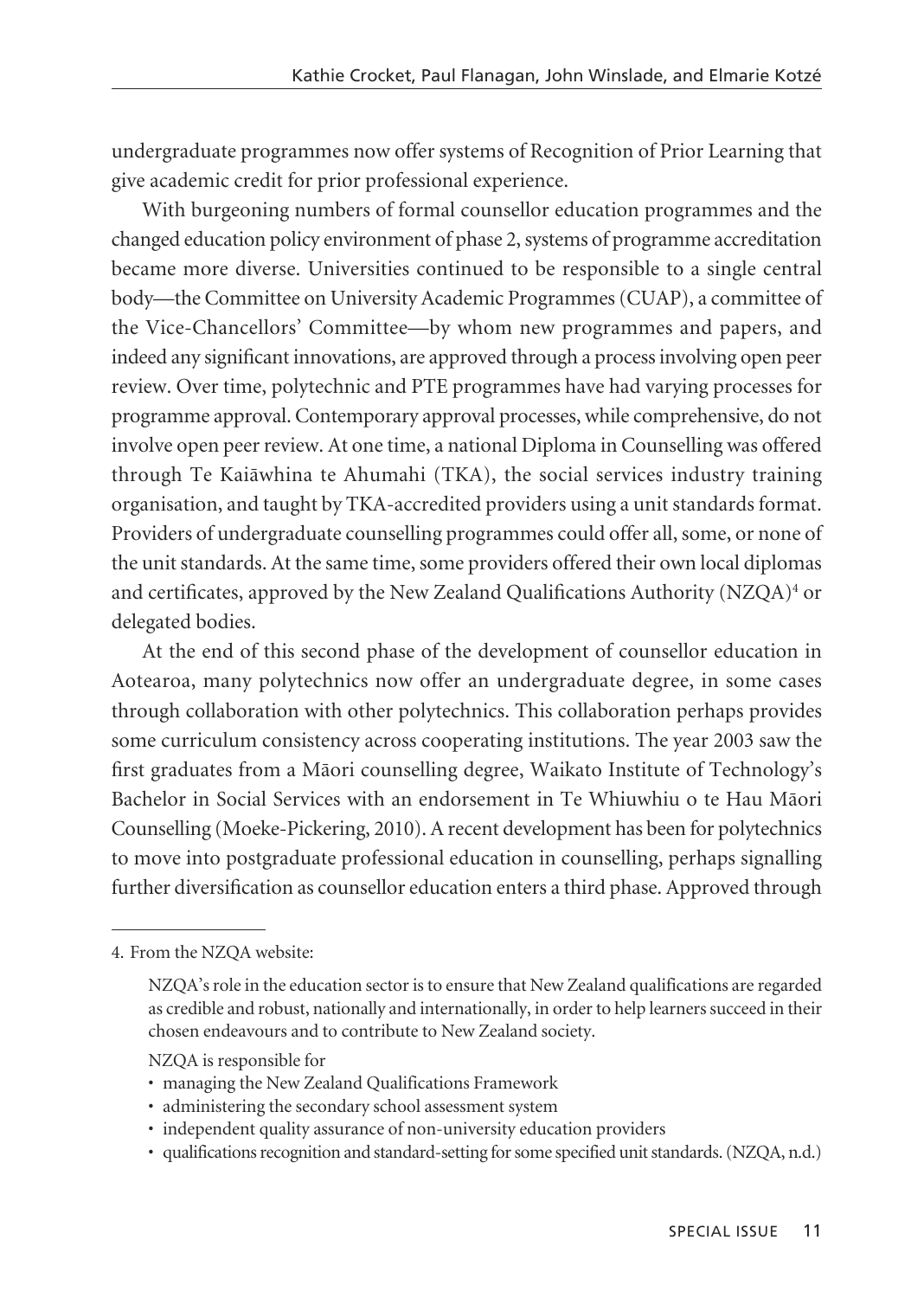NZQA, the peer review that these postgraduate programmes receive is not open, in contrast to postgraduate programme review through CUAP.5

## **Some particular points of tension during phases 1 and 2**

In sketching out these histories, this article has noted some points of tension. We now focus on two particular tensions that continue to shape contemporary counsellor education, and that are especially relevant as we move towards phase 3 in the context of the regulation environment. The first focus is on cooperation and competition *between* counsellor education programmes (and educators). A second focus is on cooperation and competition between counsellor education programmes/educators and the professional association, NZAC. Both sites of cooperation and competition raise important questions about the shaping of curriculum and standards in counsellor education, and thus the question of what counts as counselling.

## *Cooperation and competition: Counsellor educators as a professional group*

In the early days of phase 1, as a small number of counsellor education programmes were set up in universities, academic staff in these programmes were known to each other and collaborated in various ways that included making significant leadership contributions to the professional association (see Hermansson, 1999). At the same time, as Miller (2001) has noted, a degree of dependence on students funded by a limited number of (school guidance counsellor and vocational guidance counsellor) government study awards produced competition among programmes, and limited the influence on policy that a "united group" (p. 79) of university counsellor educators might have had. Miller further traced the loss of influence of university-based counsellor educators, as programmes were developed outside universities under the auspices of different accrediting bodies, during what we have called phase 2. She noted that "because of government influence on counsellor training and because the university-based counsellor-educators did not establish a unified training programme, their full control of the curriculum was vulnerable to government changes in policy" (p. 86). A sense of threat to their monopoly on counsellor education, Miller suggested, brought university counsellor educators together, first by newsletter and then in formal meetings (p. 160). She noted that counsellor educators' efforts "to claim jurisdiction of counsellor education involved competition and cooperation with each other and the government" (p. 86).

<sup>5.</sup> A reviewer of this paper noted that the openness of CUAP review is dependent on the active and critical participation of other universities.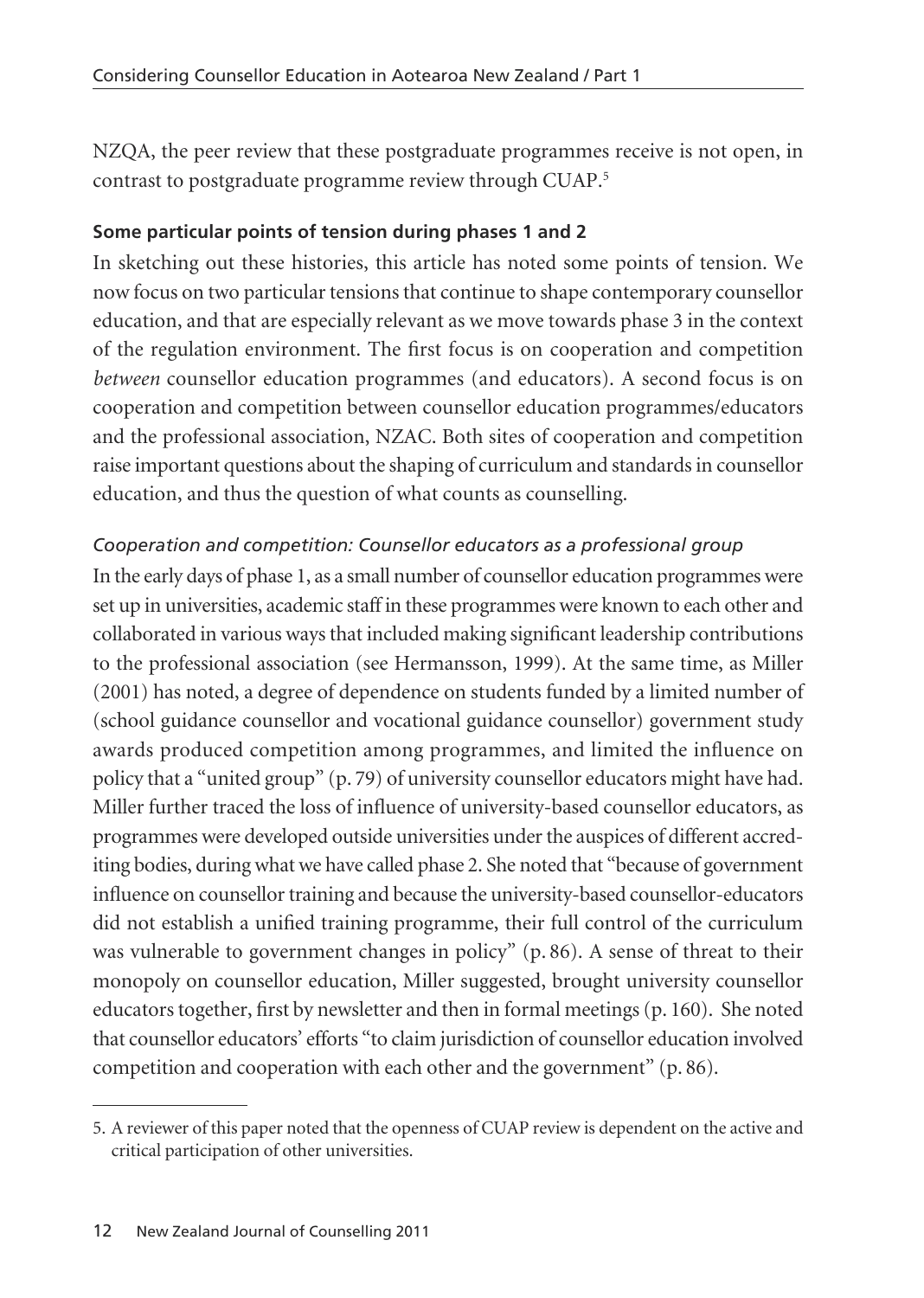The University Counsellor Educators' Network's (UCEN) interests were wideranging, including sharing information about government funding and university processes, efforts to influence government policy (Miller, 2001), and undertaking research (see, for example, Manthei et al., 1994) as a contribution to building a research culture in New Zealand and thereby making a claim for the status of counsellor educators. As programmes developed in polytechnics and private training establish ments, there were effects for UCEN. The interest group that would meet at national NZAC conferences widened to include those who taught in a range of programmes, gathered together under a "trainers" umbrella; the focus of meetings shifted, and it became more difficult to establish a shared agenda in brief time frames, particularly with changes in personnel in many programmes outside universities. For a time the UCEN group did not meet, and when it did, teachers in other programmes questioned their exclusion from these meetings. This point of tension remains: what do counsellor educators have in common as a professional group; what are the interests of various subgroups; and in what ways and with what effects do we cooperate and compete with each other?

#### *Cooperation and competition: Counsellor educators and NZAC*

Another tension arises in the relationship between the counsellor educators and NZAC. As we have noted, counsellor educators were integrally involved in the development of the professional association—initially the New Zealand Counselling and Guidance Association—and graduates of their programmes became the Association's early members. Over time, various government policy changes and developments within the professional association itself came together to reduce the influence of counsellor educators (Miller, 2001).

In the absence of registration, professional membership increasingly became the means to access and the standard for third-party funding, including from ACC and the Family Court, as well as to employment. Thus, the criteria for membership became a central concern of the professional association during phase 2, and NZAC introduced training criteria as a gate-keeping mechanism. A Code for Trainers was ratified in 1996 with little input from university counsellor educators, along with a list of minimum training criteria (Miller, 2001), policy developments that strengthened NZAC's role in setting standards for counsellor education. Miller noted that "the Executive of the Association was prepared to make decisions about training without even consult ing counsellor-educators" (p. 164). In the midst of the burgeoning of education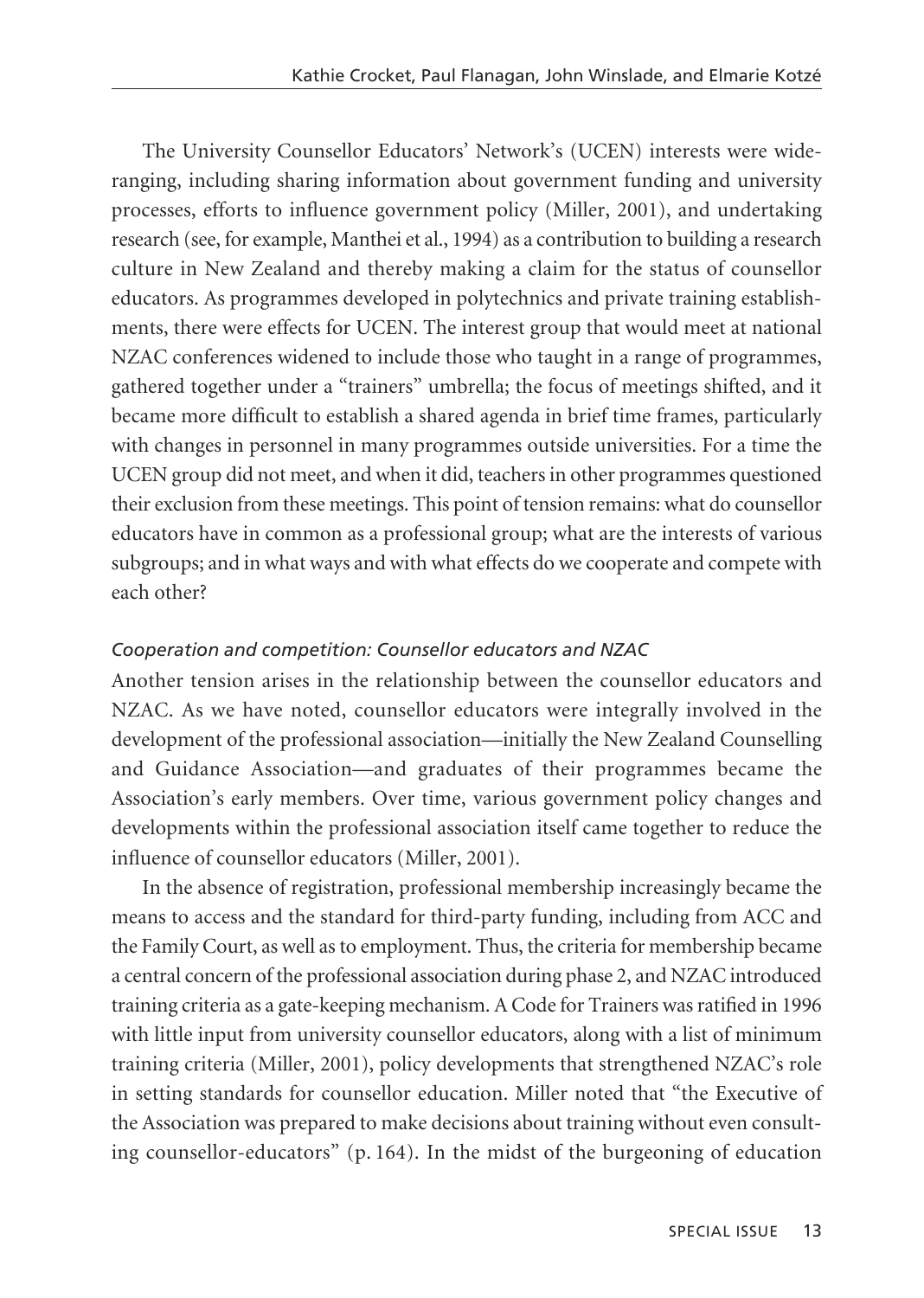programmes and membership applications, NZAC instigated a counsellor education programme approval process.<sup>6</sup> Most universities did not participate in this process because of a sense that it had been imposed by the professional association without consultation with counsellor educators who would have had significant experience to bring. In terms of competition and cooperation, it might be said NZAC won the com petition for control of the training approval process but lost the cooperation, in that project, of a significant group of senior counsellor educators.

Alone among the university programmes, Waikato elected to participate in the approval process in the belief that scrutiny and approval of the programme would offer its graduates access to membership of NZAC (as became the case in the British Association for Counselling and Psychotherapy's membership process; see BACP, 2009). A further reason for participation was that, since programme approval appeared to be a fait accompli, participating in trialling the application pack might offer an opportunity to influence the approval philosophy and process. However, since NZAC conceived of programme approval as a pragmatic rather than a philosophical process, any influence was limited. As well, expectations that programme approval would offer graduates direct access to membership in NZAC were not fulfilled. Membership processes became increasingly demanding, including for the students and graduates of NZAC-approved programmes. The increasingly complex individual membership processes may be read as demonstrating concern in the professional association about standards of counsellor education, or they may be understood as another expression of the ongoing movement of the association from a professional collective toward a regulatory authority.

Although a number of PTEs and polytechnics had also engaged in the programme approval process, NZAC decided in 2006 that it was not within its brief to approve and monitor programmes; approval and monitoring proved to be much more complex, difficult, and expensive tasks than had been envisaged. Indeed, NZAC discontinued the Training Committee, and as an organisation has taken little apparent interest in matters of counsellor education beyond requiring individual applicants to have formal counselling qualifications, and communicating changing membership requirements to counsellor education programmes, mostly in writing and once in a national meeting. Through its membership policies and processes, NZAC directs counsellor education

<sup>6.</sup> The application pack for this process became generally available in 2001, according to the records held on file at the University of Waikato.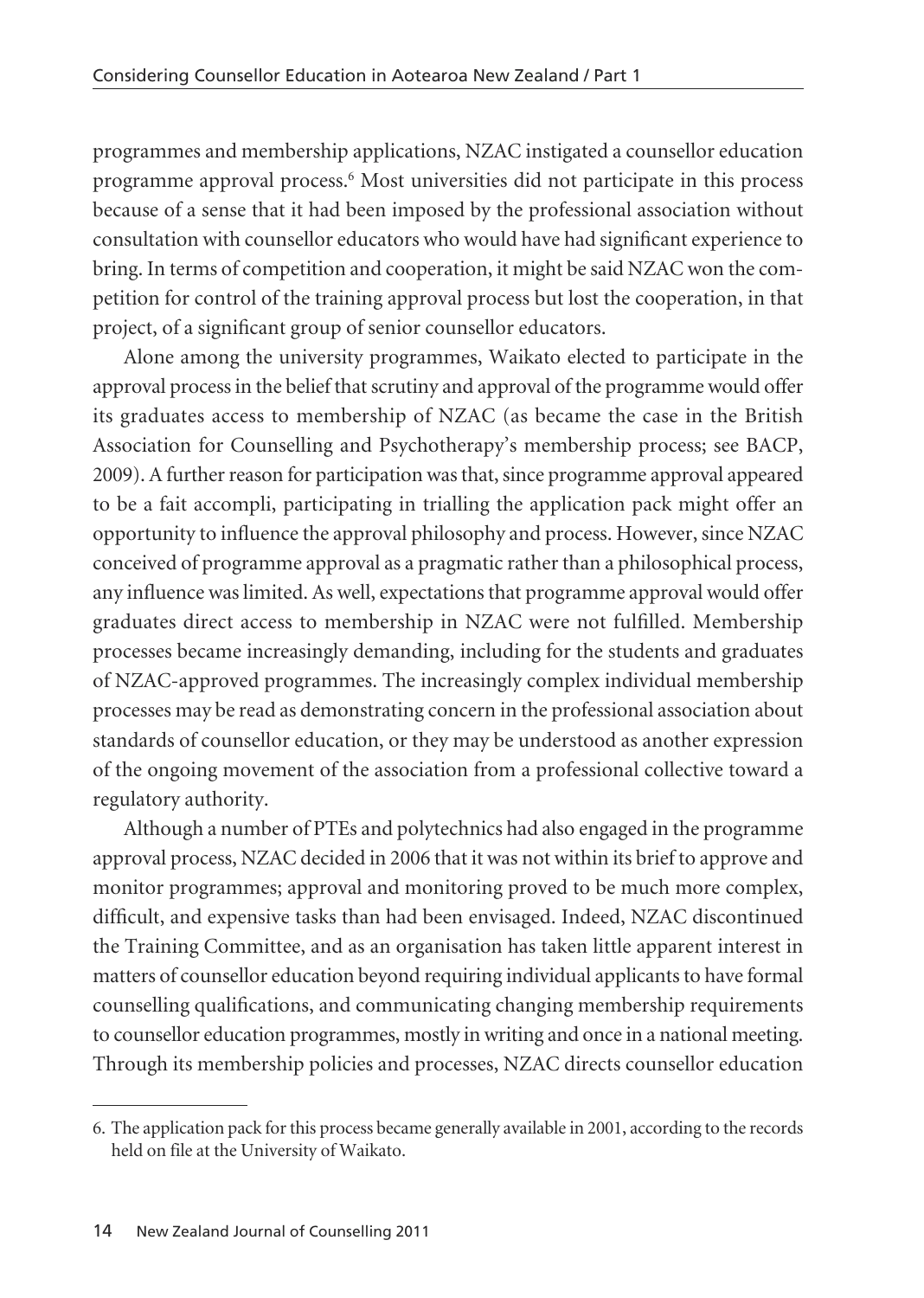curricula without this direction being openly discussed, negotiated, or consulted about with the counsellor educators who research and theorise the professional practice of educating counsellors. Winslade, Crocket, Monk and Drewery's (2000) argument that counsellor education is itself a specialist professional practice appears to have gained little ground in Aotearoa New Zealand.

The matter of leadership in counsellor education is a vexed one. UCEN once offered something of a shared interest group, and subsequently efforts were made by various individuals to galvanise all educators to join a trainer network. A counsellor education interest group still meets at national conferences. However, while in various ways NZAC members and the Executive have made efforts to provide leadership in counsellor education, we reach this critical third phase without a clearly formed and led group which might represent counsellor education and counsellor educators, and our common, diverse, and competing interests. The legacy of the market-led reforms in education, and the effects of the ongoing risk of market saturation (Webb, 2000), continue to be felt as educational institutions exercise caution in relationships with each other. Control of curriculum and standards in counsellor education is exercised in competing fashion by a number of stakeholders—professional associations; government-funding agencies and departments; employers; NZQA and CUAP; academic and other educational institutions; counsellor educators; and students.

## **The contemporary environment**

Looking back in order to look forward, we suggest that counsellor education might be described as having grown in a rhizomatic manner,<sup>7</sup> shaped in new directions by changing sociopolitical conditions, and shaping itself in somewhat random fashion when opportunities have opened up or responsibilities become clear. Counsellor educators have taken action to serve a range of professional, academic, and personal interests: their own jobs; the programmes in which they teach; current, former and potential students; employing institutions; counsellor educators as a group; the counselling profession; clients, and communities. Aware that we, as authors, serve this range of interests as we write, we now turn to investigate possible emergences from this account that we have offered, in the light of contemporary concerns. We consider possible actions that counsellor educators might be called upon to take in a third

<sup>7.</sup> The metaphor of the rhizome was explored by Deleuze and Guattari (1987): rhizomatic growth is non-linear but spreads in various directions, putting down roots as it goes.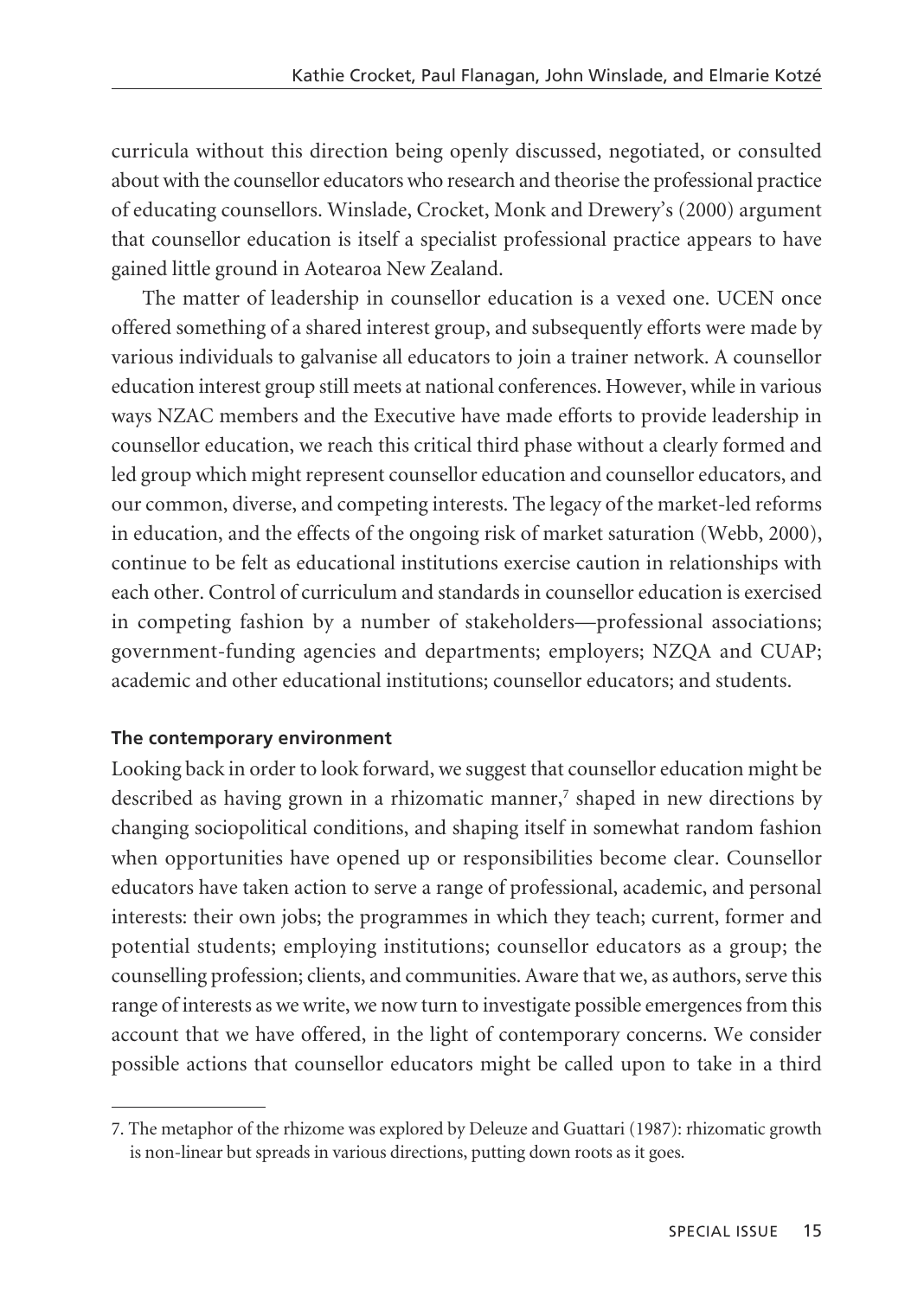phase if they are both to respond to their responsibilities and to take up opportunities. Our attention is drawn to the following aspects of the contemporary environment, as they are relevant for the future direction of counsellor education. We conclude this article by briefly setting these out, purposefully leaving space for others' dialogic reflections before, in a subsequent article, offering a discussion of possible implications and raising further questions for dialogue.

# *Government policy*

Local experience of the current global economic crisis has seen fiscally driven reviews of government-funded social service provision, including ACC and the Family Court which are significant sources of funding for counselling. Counsellors report a tightening job market that has implications for employment of graduates of our programmes.

*• What responsibilities do counsellor education programmes have when the job market for graduates is difficult?*

The Mäori Party's participation in government has seen the implementation of the Whänau Ora programme, a whänau-based approach, inspired by Mason Durie and administered by Te Puni Kökiri.

*• What contributions is counselling making to educating practitioners who can participate in and contribute to this innovative practice?*

The Tertiary Education Commission (TEC) that now funds tertiary education has responded to the contracted economy by capping the numbers of students for which tertiary institutions are funded. As well, within the TEC there are current discussions about proposals for a one-year, 180-point master's degree that will follow on from an undergraduate degree.

- *How will cooperation or competition govern counsellor education programmes' responses to this changing environment?*
- *What might we want to advocate for in counsellor education programmes?*

Supported by the TEC, some universities have moved to make teacher education avail able only as a one-year graduate programme.

*• What implications might this significant change have for counsellor education programmes situated in the same institutions?*

Academic staff in tertiary education institutions now have clear accountability for performance as researchers.8 Institutional funding and personal career advancement depend on successful performance.

<sup>8.</sup> See http://www.tec.govt.nz/Funding/Fund-finder/Performance-Based-Research-Fund-PBRF-/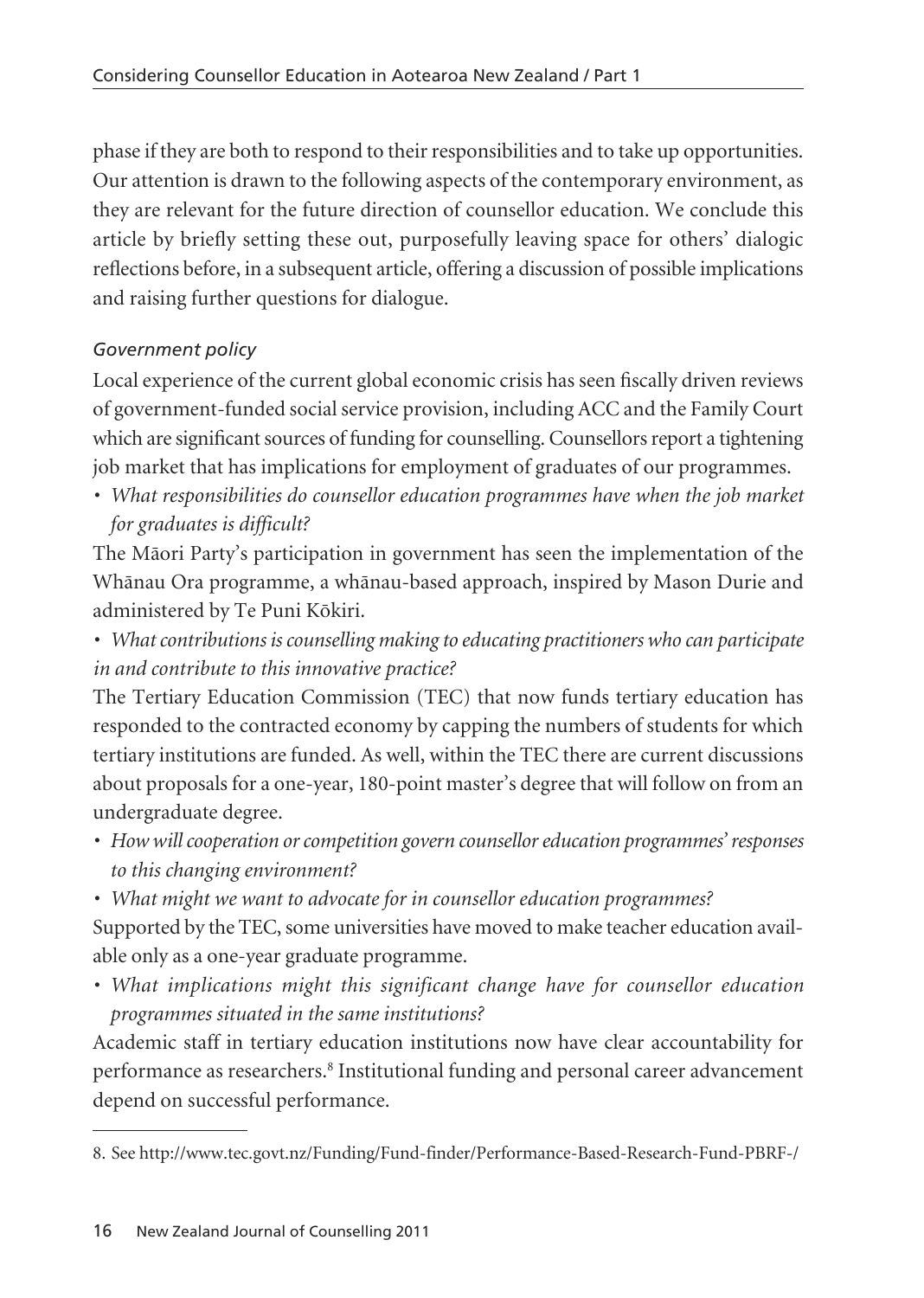- *What might be counsellor educators' responsibilities as research leaders in the counselling profession?*
- *What research in counsellor education might be critical at this time, and who will set the agenda? Who will fund the research and who will the researchers be?*

# *Registration*

Registration is a particular aspect of government policy that has high relevance for counsellor education and potentially for its curriculum. While questions of registration and accreditation have long been debated within our profession (Cornforth, 2006; Everts, 1987; Manthei, 1989, 2008), the Health Practitioners Competence Assurance Act 2003 (HPCA Act) and the Social Workers Registration Act 2003 made registration a more relevant and urgent question for counselling to consider, particularly as the HPCA Act has had the unintended effect of excluding counsellors from employment in many health settings or in settings funded by health contracts. HPCA registration would involve a significant shift for counselling in New Zealand from its phase-1 orientation as an education-identified profession to a health-identified one, with implications for counsellor education. Significantly for counsellor education, the curriculum would be determined by a government-appointed board. Questions for counsellor education include:

- *What influence would those with specialist knowledge of counsellor education and the field of counselling have on the constitution of such a board?*
- *How would counsellor educators influence the process of determining the curriculum?*
- *What level of education would a board deem appropriate for professional practice in counselling?*

*• What would counsellor educators want to say about standards of education and practice?* What other questions might be relevant as the counselling profession awaits the outcome of the forthcoming HPCA review<sup>9</sup> that will determine whether or not it is possible for counselling to apply for regulation on HPCA Act terms, or whether selfregulation audited for the Ministry of Health will be a way forward for counselling, or whether the status quo will continue?

Closely linked to registration is the contemporary place of counselling among the social service, health, education, and psy-professions. The evidence-based practice movement (see Goss & Rose, 2002) has been very successful in attracting both funding

<sup>9.</sup> See NZAC Executive Report to Branches, August 2011, at www.nzac.org.nz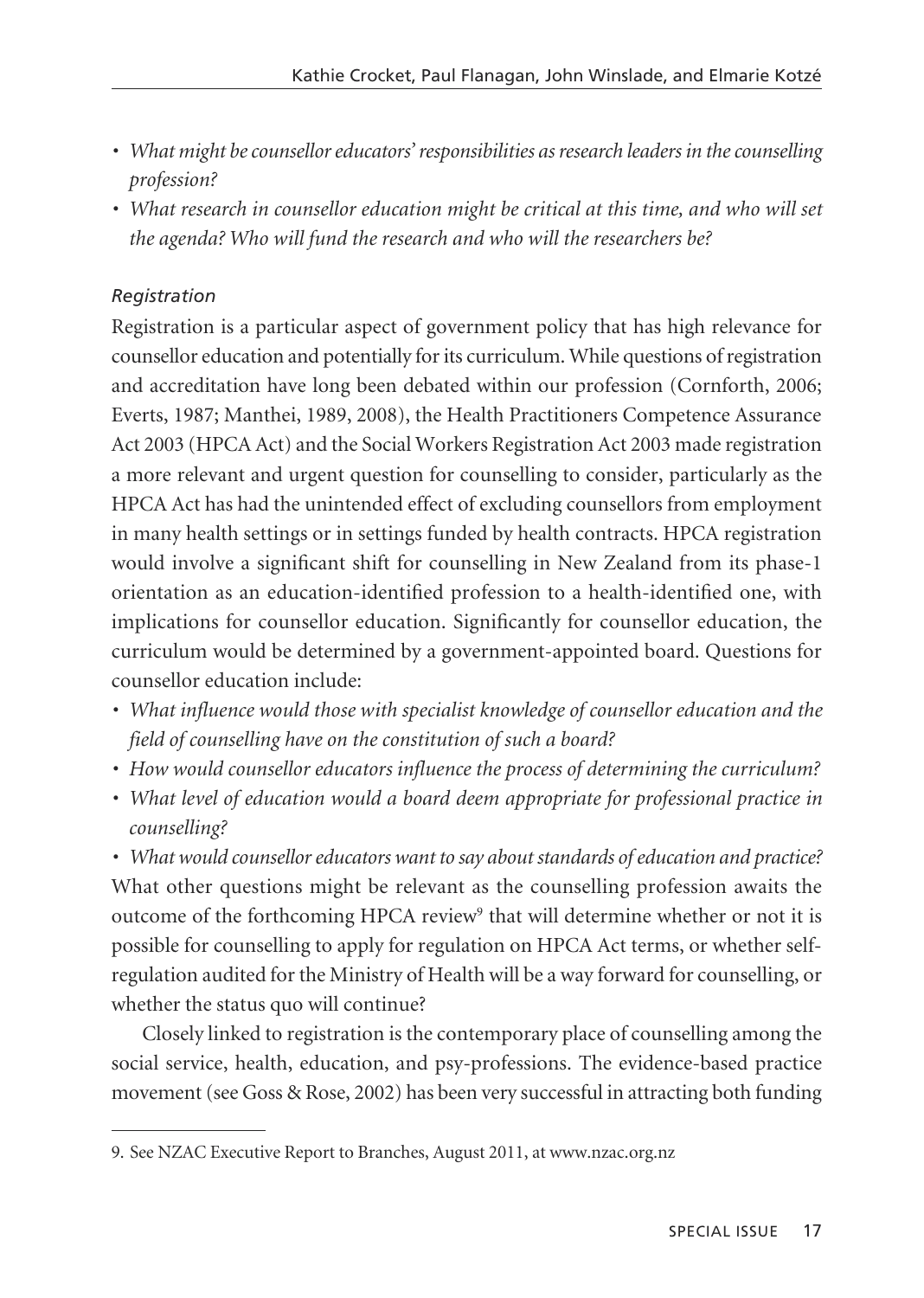and status for those professional groups who practise on its terms. Counselling has long positioned itself otherwise.

- *What leadership responsibilities might counsellor educators have as researchers and theorists to engage with the terms of the evidence-based practice movement?*
- *How should the counsellor education curriculum engage with this movement?*

## *The profession*

An inaugural national counsellor education conference offers an opportunity for counsellor educators to focus on counsellor education as a practice, and a practice integral to the profession of counselling.

- *What might be the common interests about which we might collaborate?*
- *How might we manage the competition that inevitably acts upon us all?*
- *How might we acknowledge and then make the best of our differences, such as differences in active involvement in the profession and its politics; in experience in counsellor education; in what we hold dear as educators; in our understandings of counselling; in the institutions that host our programmes?*
- *How might we reshape relationships between the professional association and counsellor education?*
- *Might our knowledge of counsellor education be put to use more widely in policy development and practice within NZAC in areas such as membership; and if so, what might we do?*

## *The community*

Counsellor education has particular responsibilities that go beyond our students to encompass their communities of affiliation: their communities of origin and identities; those in which they live, and those in which they practise currently and in the future.

- *How is counsellor education responding to Treaty of Waitangi responsibilities, and what might the next steps be?*
- *What other aspects of contemporary life in our communities might be particularly critical for counsellor education to consider at this time?*

# *Thinking globally*

Contemporary global and social change—"the interchange of economies; the move ment of people; and climate change" (Cornforth, 2011, p. 255), as well as terrorism, new kinds of fundamentalism, new managerialism, an increasing gap between rich and poor, the end of oil—affects every area of life and therefore these matters are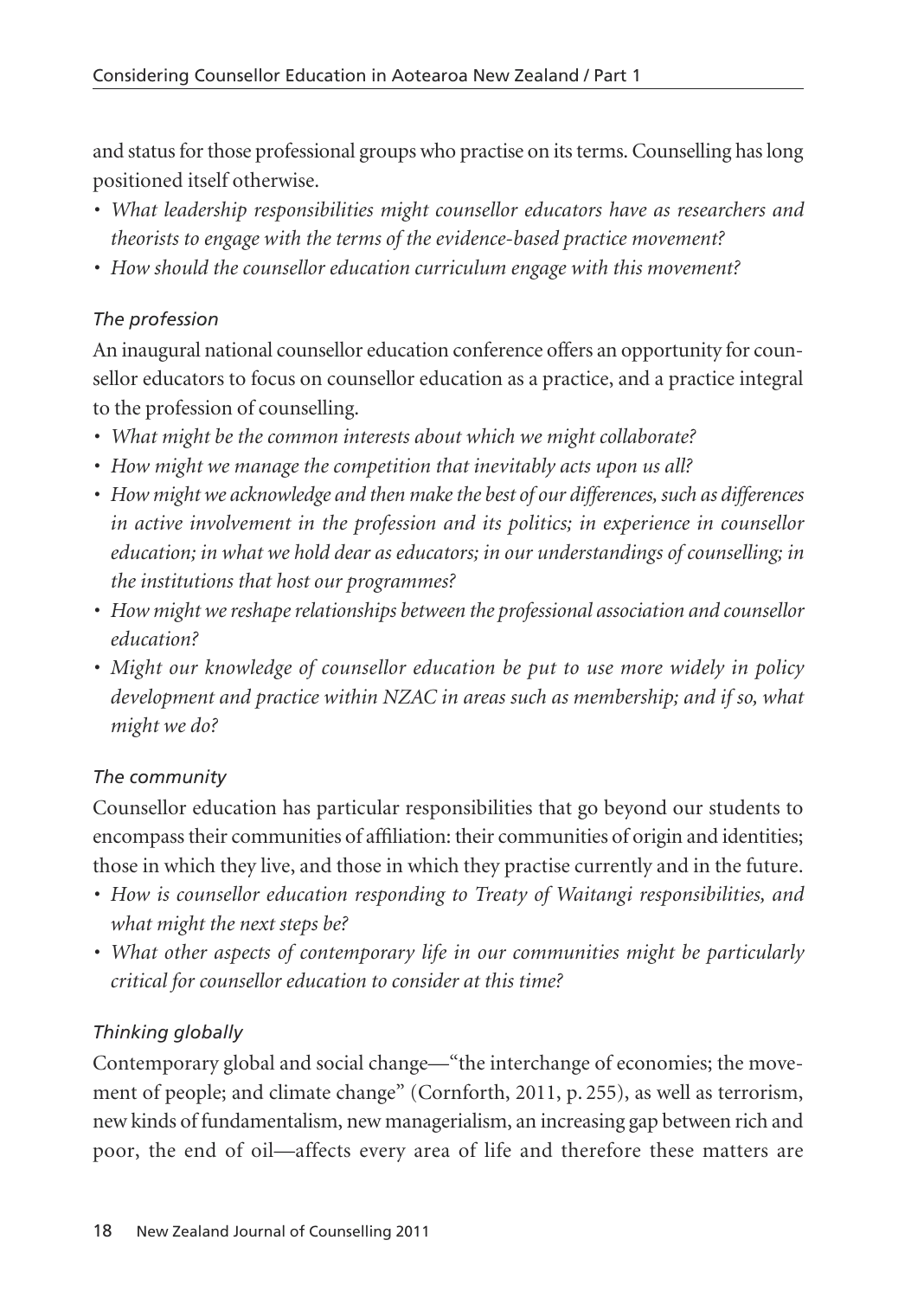"counselling concerns and demand ethical attention," as Cornforth suggested (p. 256).

- *How might counsellor education and its curriculum be shaped for relevance to the lives of diverse communities and clients?*
- *What consideration should contemporary counsellor education give to environmental and ecological ethics?*
- *What are the ethical responsibilities of counsellor educators in response to local and global social change?*

It is not only an ethical responsibility [of counsellor educators] to offer relevant, progressive and future-oriented instruction, it is a moral and humanitarian duty as well. *(Brotherton, 1996, p. 84)*

#### *Acknowledgements*

We acknowledge and thank Alastair Crocket for conversations and contributions that have enriched this account. We also thank the anonymous reviewers whose clear and generous reviews assisted us in substantially revising this paper.

#### References

- British Association for Counselling and Psychotherapy. (2009). *Accreditation of training courses including the core curriculum*. Retrieved from http://www.bacp.co.uk/accreditation/ACCREDITATION%20%28FOR%20TRAINING%20COURSES%29/index.php
- Bemak, F., & Hanna, F. J. (1998). The twenty-first century counsellor: An emerging role in changing times. *International Journal for the Advancement of Counselling*, *20*(3), 209–218.
- Besley, T. (2002). *Counseling youth: Foucault, power, and the ethics of subjectivity*. Westport, CT: Praeger.
- Brammer, L. (1985). *New Zealand school guidance counsellors: Their training and work*. Wellington, New Zealand: New Zealand Council for Educational Research.
- Brotherton, S. J. (1996). *Counselor education for the twenty-first century*. Westport, CT: Bergin & Garvey.
- Cornforth, S. (2006). A discursive approach to the registration debate. *New Zealand Journal of Counselling*, *26*(3), 1–15.
- Cornforth, S. (2011). Extending ethics: The future is already at hand. In K. Crocket, M. Agee, & S. Cornforth (Eds.), *Ethics in practice: A guide for counsellors* (pp. 255–260). Wellington, New Zealand: Dunmore.
- Daly, J. (1990). *MG reflecting: A portrait of Marriage Guidance New Zealand, 1949 to 1989*. Wellington, New Zealand: Marriage Guidance.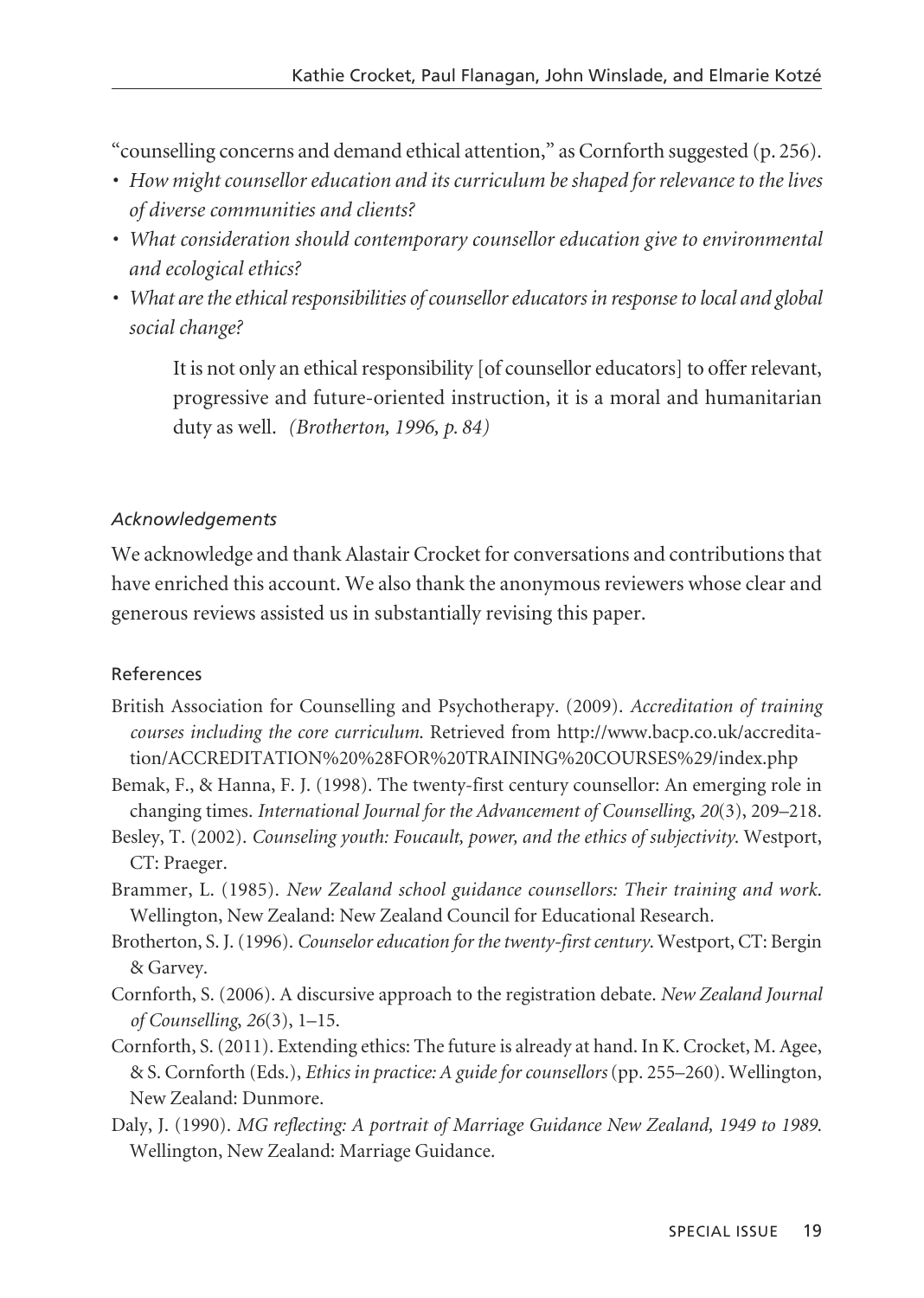- Deleuze, G., & Guattari, F. (1987). *A thousand plateaus: Capitalism and schizophrenia* (B. Massumi, trans). Minneapolis, MN: University of Minnesota Press.
- Durie, M. (1989). A move that's well overdue: Shaping counselling to meet the needs of Mäori people. *New Zealand Counselling and Guidance Association Journal*, *2*(1), 13–23.
- Everts, J. (1987). Professional counselling in New Zealand: The developmental challenge. *New Zealand Counselling and Guidance Association Journal*, *9*(1), 1–7.
- Goss, S., & Rose, S. (2002). Evidence-based practice: A guide for counsellors and psychotherapists. *New Zealand Journal of Counselling*, *23*(2), 67–76.
- Hermansson, G. (1981). Education and training for guidance and counselling: Some new alternatives. In G. Hermansson (Ed.), *Guidance in New Zealand secondary schools: Issues and programmes* (pp. 259–263). Palmerston North, New Zealand: Massey University.
- Hermansson, G. (1990). Field-based counsellor education. In J. Small & T. Ambrose (Eds.), *Counselling and guidance towards the nineties*(pp. 75–79). Palmerston North, New Zealand: New Zealand Association of Counsellors.
- Hermansson, G. (1992). *Eclectic counselling: Working with an integrated model*. Palmerston North, New Zealand: Inside-Out Books.
- Hermansson, G. (1999). *Pieces of silver: 25 years of the New Zealand Counselling and Guidance Association/New Zealand Association of Counsellors, 1974–1999*. Hamilton, New Zealand: New Zealand Association of Counsellors.
- Locke, T. (1981). The Youthline experience. In F. Donnelly (Ed.), *A time to talk: Counsellor and counselled* (pp. 221–228). Auckland, New Zealand: Allen & Unwin.
- Manthei, R. (1989). The certification of professional counsellors. Recommendation: Drop the idea. *New Zealand Counselling and Guidance Association Journal*, *11*(1), 34–38.
- Manthei, R. (1997). *Counselling: The skills of finding solutions to problems*. Auckland, New Zealand: Longman.
- Manthei, R. (2008). Response to the special registration newsletter April 2008. *Counselling Today: Nga Korero Awhina*, *29*(1), 21–23.
- Manthei, R., Rich, P., Agee, M., Monk, G., Miller, J., Bunce, J., & Hermansson, G. (1994). Being in control: A survey of counsellors who have moved into private practice. *New Zealand Journal of Counselling, 16*(2), 14–31.
- Miller, J. H. (2001). *Professional faces: Professionalisation as strategy in New Zealand counselling, 1974–1998* (Unpublished doctoral dissertation). University of Canterbury, Christchurch, New Zealand.
- Miller, J. H. (2004). Third-party funding and counselling in New Zealand: Implications for counselling services and professional autonomy. *International Journal for the Advancement of Counselling*, *26*(3), 285–299.
- Moeke-Pickering, T. M. (2010). *Decolonisation as a social change framework and its impact on the development of indigenous-based curricula for helping professionals in mainstream tertiary education organisations*(Unpublished doctoral dissertation). University of Waikato, Hamilton, New Zealand.